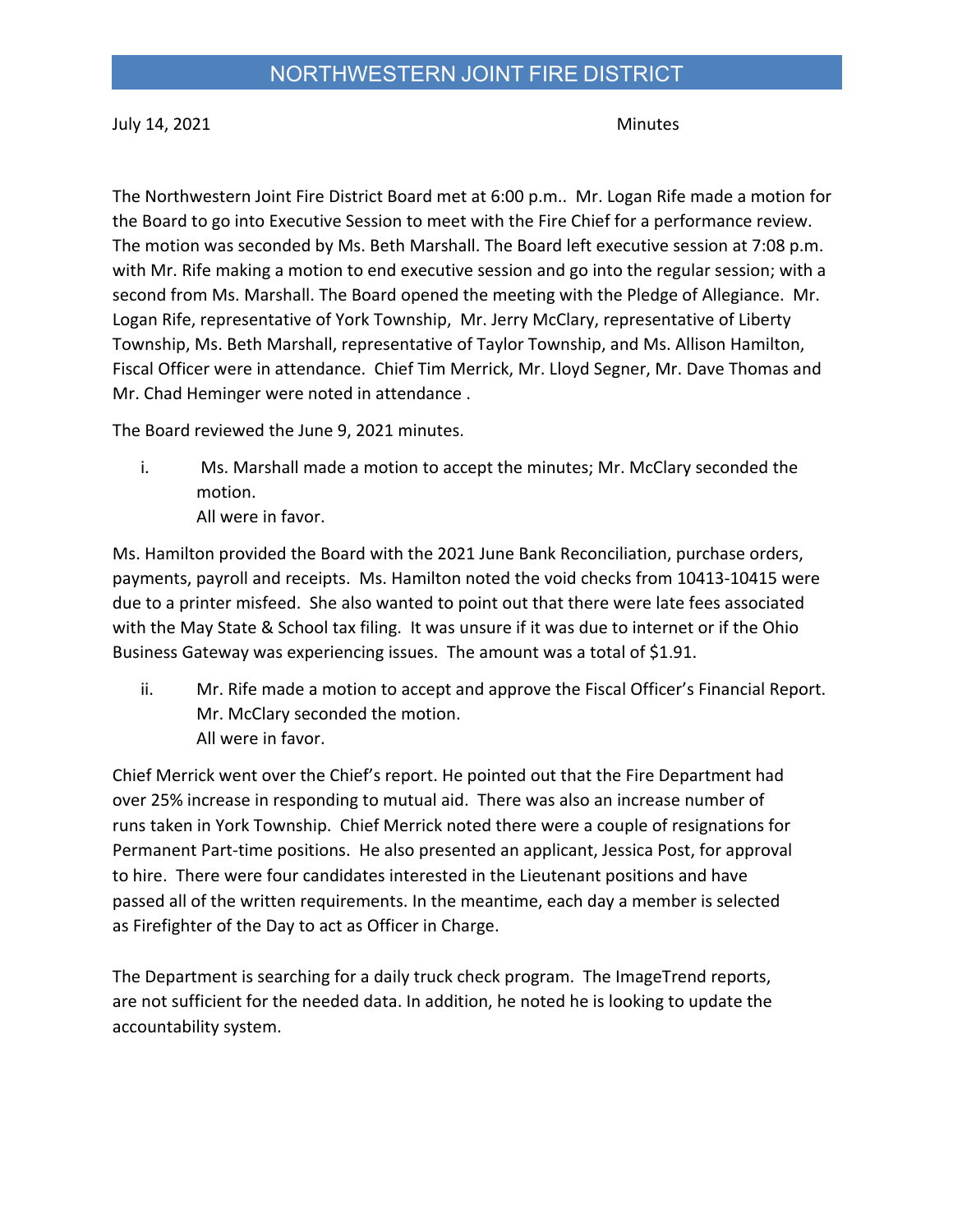Chief Merrick is completing all of the necessary applications for the District to be recognized as a preferred provider. This will allow insurance companies to submit payments directly to the District.

It was reported the coolant system in Engine 293 needed repairs. Also, Chief Merrick reported the station renovations are continuing.

Chief Merrick spoke about the 911 system. Mr. Rife asked the Chief to put together a fact sheet and incorporate it into his report next month.

iii. Mr. Logan Rife made a motion to accept the Fire Chief's report including the approval to hire the additional member as presented. Mr. Jerry McClary seconded the motion. All were in favor.

The Board reviewed Resolution 04-2021; A Resolution to Proceed. The Board intends for the levy to be first due in 2022.

#### 04-2021

#### **Northwestern Joint Fire District**

#### **Union County, Ohio**

A RESOLUTION TO PROCEED AND TO SUBMIT THE QUESTION OF LEVYING A TAX OUTSIDE THE TEN-MILL LIMITATION AS AN ADDITIONAL LEVY FOR FIRE, EMS AND RELATED PURPOSES IN NORTHWESTERN JOINT FIRE DISTRICT, UNION COUNTY, OHIO, AND DIRECTING THE FISCAL OFFICER TO CERTIFY AND TO FILE THE NECESSARY DOCUMENTS WITH THE BOARD OF ELECTIONS.

The Board of Trustees, Northwestern Joint Fire District, Union County, Ohio, met in regular session on July 14, 2021, at the Liberty Township Hall, 21463 Main Street, Raymond, Ohio, with these members present: Jerry McClary, Beth Marshall, and Logan Rife.

Mr. Logan Rife introduced this resolution and moved its passage:

**WHEREAS**, on May 12, 2021, the Northwestern Joint Fire District Board of Trustees passed a resolution declaring the necessity, for the purpose of providing and maintaining Fire, EMS, and related purposes, to levy an additional tax in excess of the ten-mill limitation under R.C. §5705.19(I) at the rate of eight (8) mills for each one dollar of valuation, which amounts to eighty cents (\$0.80) for each one hundred dollars of valuation, for a continuing period of time; and

**WHEREAS,** on June 1, 2021,the Union County Auditor certified to the Northwestern Joint Fire District Board of Trustees that the dollar amount of revenue that would be generated by the tax levy during the first year of collection is One Million Eight Hundred Forty-Eight Thousand, Six Hundred Fifty-Six Dollars (\$1,848,656.00), based on the current assessed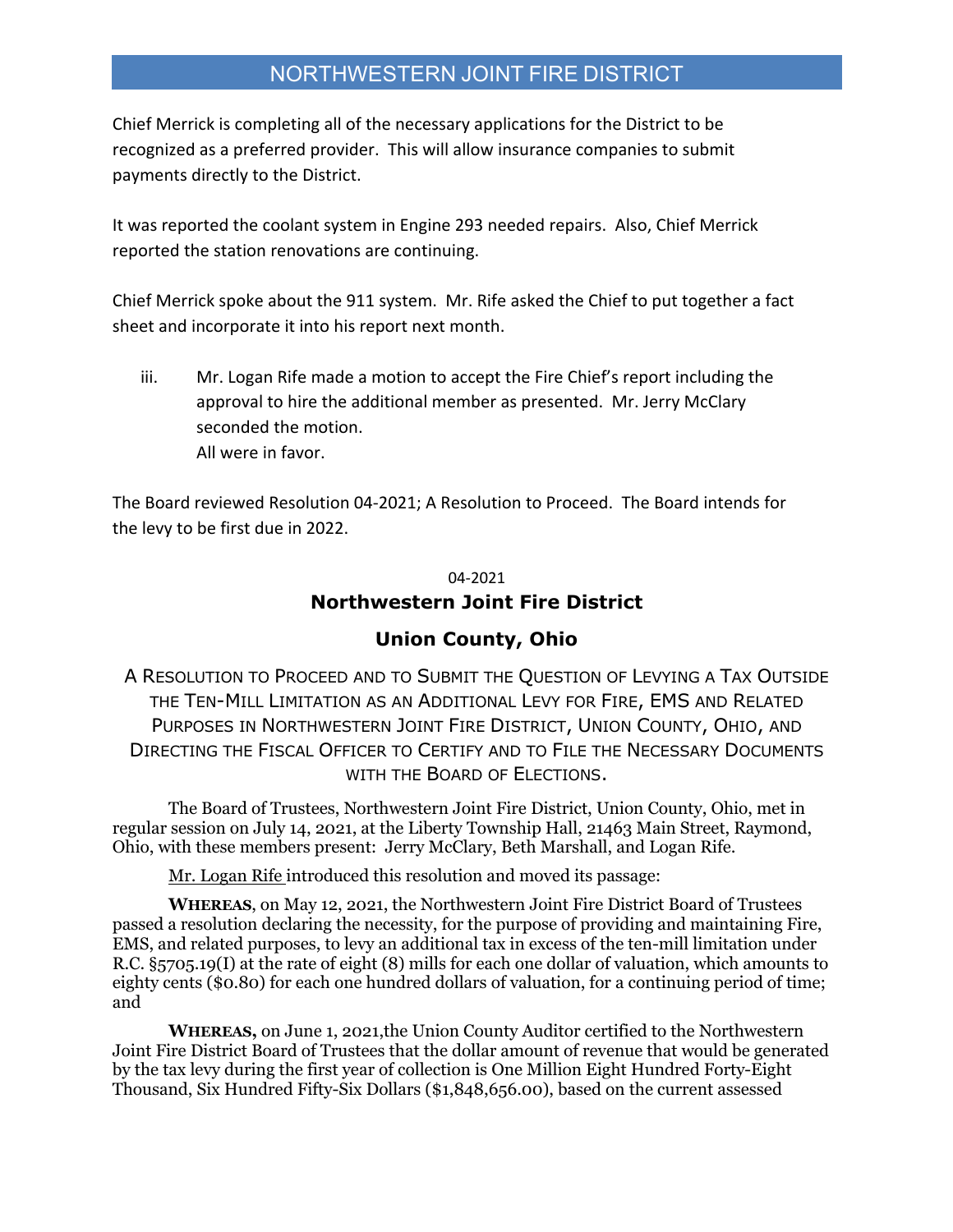valuation in the District of Two Hundred Forty-Three Million, Two Hundred Forty-Four Thousand, One Hundred Sixty Dollars (\$243,244,160.00);

THEREFORE, BE IT **RESOLVED** BY THE NORTHWESTERN JOINT FIRE DISTRICT TOWNSHIP BOARD OF TOWNSHIP TRUSTEES, UNION COUNTY, OHIO, THAT:

Section 1. The Board of Trustees, not less than two-thirds of all members elected thereto concurring, desires to proceed with submitting the question of an Additional tax levy for the purpose of providing and maintaining fire apparatus, mechanical resuscitators, underwater rescue and recovery equipment, or other fire equipment and appliances, buildings and sites therefor, or sources of water supply and materials therefor, for the establishment and maintenance of lines of fire-alarm communications, for the payment of firefighting companies or permanent, part-time, or volunteer firefighting, emergency medical service, administrative, or communications personnel to operate the same, including the payment of any employer contributions required for such personnel under section 145.48 or 742.34 of the Revised Code, for the purchase of ambulance equipment, for the provision of ambulance, paramedic, or other emergency medical services operated by a fire department or firefighting company, or for the payment of other related costs under R.C. §5705.19(I) at the rate of eight (8) mills for each one dollar of valuation, which amounts to Eighty Cents (\$0.80) for each one hundred dollars of valuation, to the electors of Northwestern Joint Fire District.

Section 2. The tax levy will be for a continuing period of time, and such levy will include a levy on the current year's tax list beginning in 2021, first due in calendar year 2022, if approved by a majority of the electors voting on the question.

Section 3. The question o such tax levy shall be submitted to the electors of Northwestern Joint Fire District at the election to be held therein on November 2, 2021.

Section 4. On or before August 3, 2021, the Fiscal Officer is directed to certify to the Board of Elections, Union County, Ohio, a copy of the Resolution of Necessity, a copy of he certification of Estimated Revenue by the Union County Auditor, and a copy of this Resolution to Proceed, and to notify the Board of Elections to cause notice of election on the question of levying the tax to be given as required by law.

Section 5. that it is found and determined that all formal actions of this Board concerning and relating to the adoption of this Resolution were passed in an open meeting of this Board, and that all deliberations of this Board that resulted in such formal action, were in meetings open to the public, and in compliance with all legal requirements including Revised Code §121.22.

Mr. Jerry McClary seconded the motion, after discussion, the roll was called on the question of its adoption. The vote was:

Vote

| Trustee              |     |
|----------------------|-----|
| <b>Jerry McClary</b> | Yes |
| Beth Marshall        | Yes |
| Logan Rife           | Yes |

Resolution 04-2021; Resolution to Proceed passed. The Board signed 3 copies of the Resolution.

Ms. Hamilton will deliver the Resolution along with pertinent documents to the Board of Elections.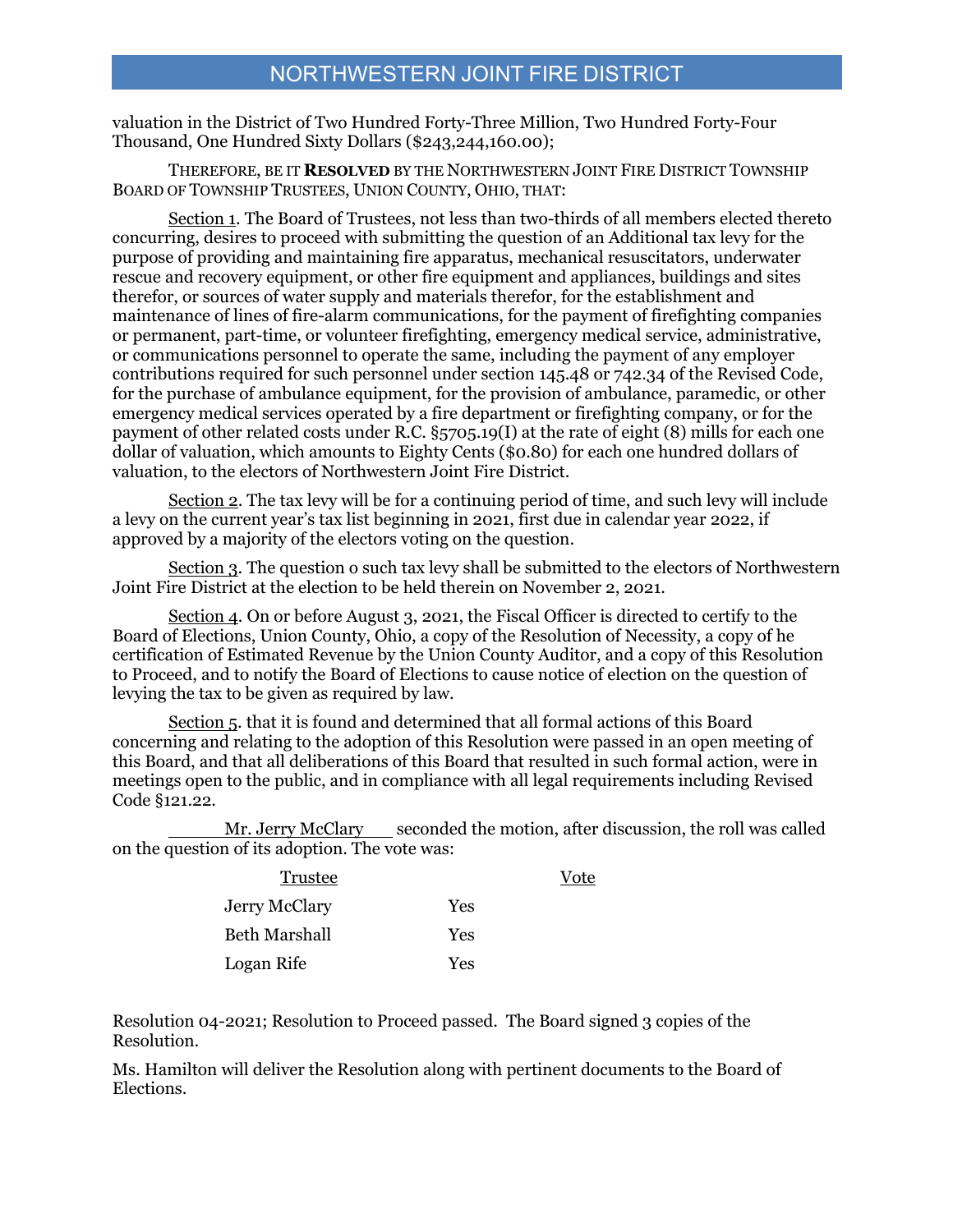There was discussion on getting information out to the Community about the levy.

Mr. Rife advised the Board met with Chief Merrick to hold a performance review. Ms. Hamilton will bring a copy of the Fire Chief Agreement to the next meeting.

iv. Ms. Marshall made a motion to approve NWJFD entering into contract with ImageTrend. Mr. Rife seconded the motion. Roll Call Vote: Ms. Marshall, yea; Mr. Rife, yea; Mr. McClary, abstain

The Board reviewed the recommended resolution for the Lawful Expenditure of Funds as proposed by Mr. Comstock, NWJFD attorney.

05-2021 Resolution Relating to the Lawful Expenditure of Funds

#### **Northwestern Joint Fire District**

#### **Union County, Ohio**

#### **RESOLUTION RELATING TO THE LAWFUL EXPENDITURE OF FUNDS AND THE REQUIREMENT TO PAY FIRE DISTRICT INDEBTEDNESS IN A TIMELY MANNER**

WHEREFORE, the Northwestern Joint Fire District, Union County, Ohio; is a political entity created pursuant to Section 505.371 of the Ohio Revised Code;

WHEREAS, as a public entity, the District is subject to the provisions and requirements of the Ohio Revised Code, including those provision relating to the appropriation and expenditure of public money;

WHEREAS, the District Board of Trustees appropriates public monies and encumbers funds in accordance with Title 51 of the Ohio Revised Code;

WHEREAS, the Ohio Supreme Court has held, in *State ex rel. McClure v. Hageman*, 155 Ohio St. 320 (1951), that expenditures made by a governmental unit should serve a public purpose;

WHEREAS, the determination of what constitutes a "proper public purpose" rests with the judgment of a governmental entity, unless such determination is arbitrary or unreasonable;

WHEREAS, the Ohio Attorney General has determined, in Opinion 82-006, that the governmental entity's determination must be memorialized by a duly enacted ordinance or resolution;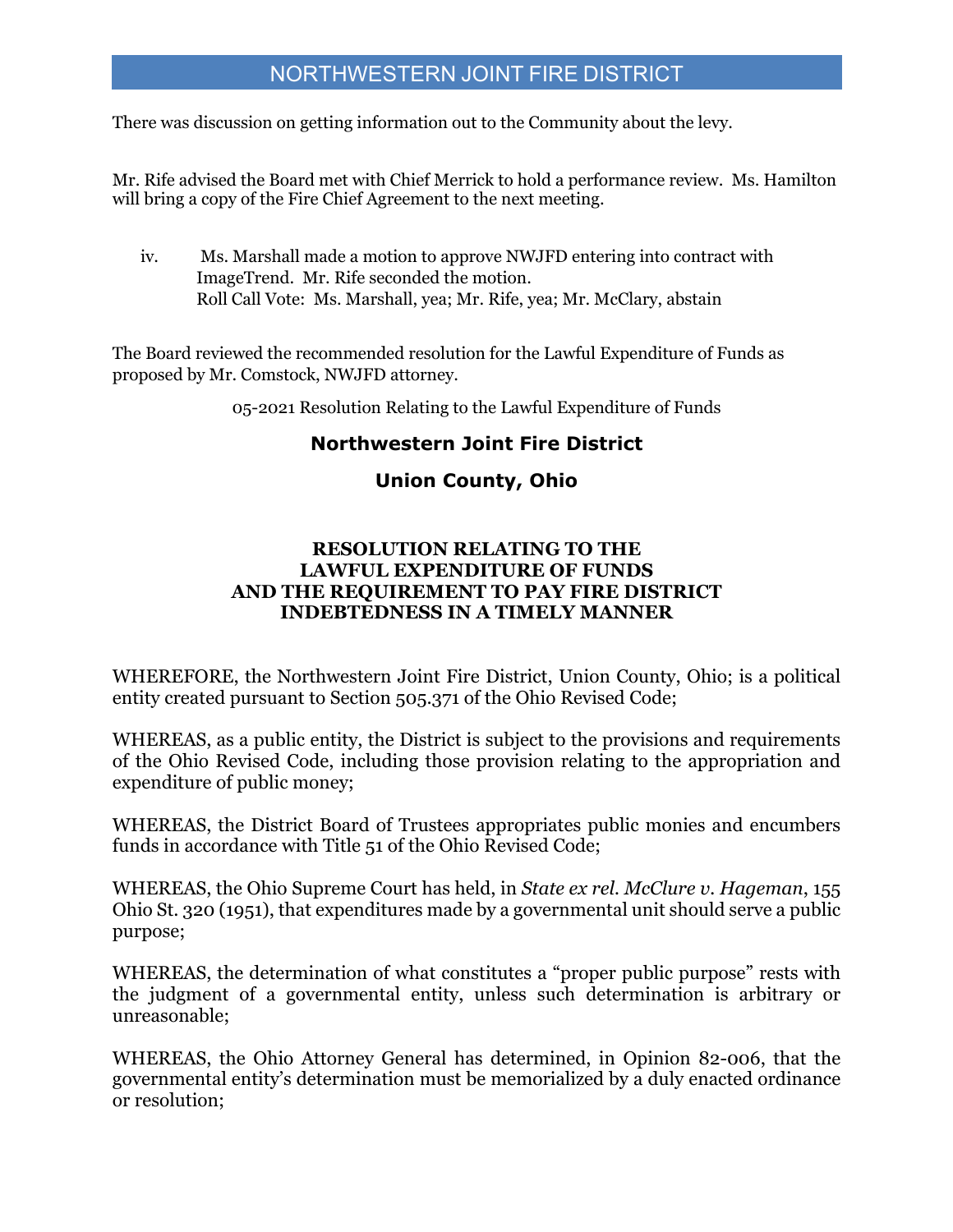WHEREAS, under Ohio law, any public official who either authorizes an illegal expenditure of public funds or supervises the accounts of a public office from which such illegal expenditure is made is strictly liable for the amount of the expenditure (see *Seward v. National Surety Corp.*, 120 Ohio St. 47 (1929); 1980 Op. Atty. Gen. No. 80-074; Ohio Revised Code §9.39; *State ex rel. Village of Linndale v. Masten*, 18 Ohio St.3d 228 (1985);

WHEREAS, public officials controlling public funds or property are liable for the loss incurred should such funds or property be fraudulently obtained by another, converted, misappropriated, lost or stolen to the extent that recovery or restitution is not obtained from persons who unlawfully obtained such funds or property. (1980 Op. Atty. Gen. No. 8-074);

WHEREAS, the Board of Trustees believes that the District should be making timely payments on all financial obligations, and that failing to make timely payments, authorized by the Board, can result in unnecessary and excessive disbursements;

WHEREFORE, the Board of Trustees of the District hereby declare that any penalties, late fees or interest incurred by the District as a result of the fiscal officer's failure to remit payment approved by the Board does not serve a public purpose, and that pursuant to Ohio law, the fiscal officer, as the official controlling public funds, shall be liable for the loss incurred by the District due to the fiscal officer's acts or omissions, unless a late fee or any interest incurred by the District is expressly approved by the Board of Trustees.

Mr. Jerry McClary moved for the adoption of the resolution.

\_Ms. Beth Marshall\_\_\_\_\_\_\_\_\_\_\_\_\_ seconded for the adoption of the resolution.

All were in favor.

Ms. Hamilton presented language, as used at another public entity, as it relates the Expenditure of Public Funds. This will give the Department Head(s); in this case the Fire Chief the ability to be able to make purchases for the purpose of the advancement of staff and advancement of public purpose of the Fire Department. After discussion;

v. Mr. Rife moved, with a second from Ms. Marshall to authorize the Fire Chief to expend public funds for the purpose of advancement of the staff, staff incentives, staff programs and staff meetings and deem the expenditures appropriate for the support and advancement of the public purpose of the Northwestern Joint Fire Department.

All were in favor.

In other business there was roundtable discussion on open house ideas, information pamphlets, etc..

Mr. Rife made a motion to adjourn the meeting, with Ms. Marshall seconding the motion. All were in favor. The Meeting was adjourned at 8:17 p.m..